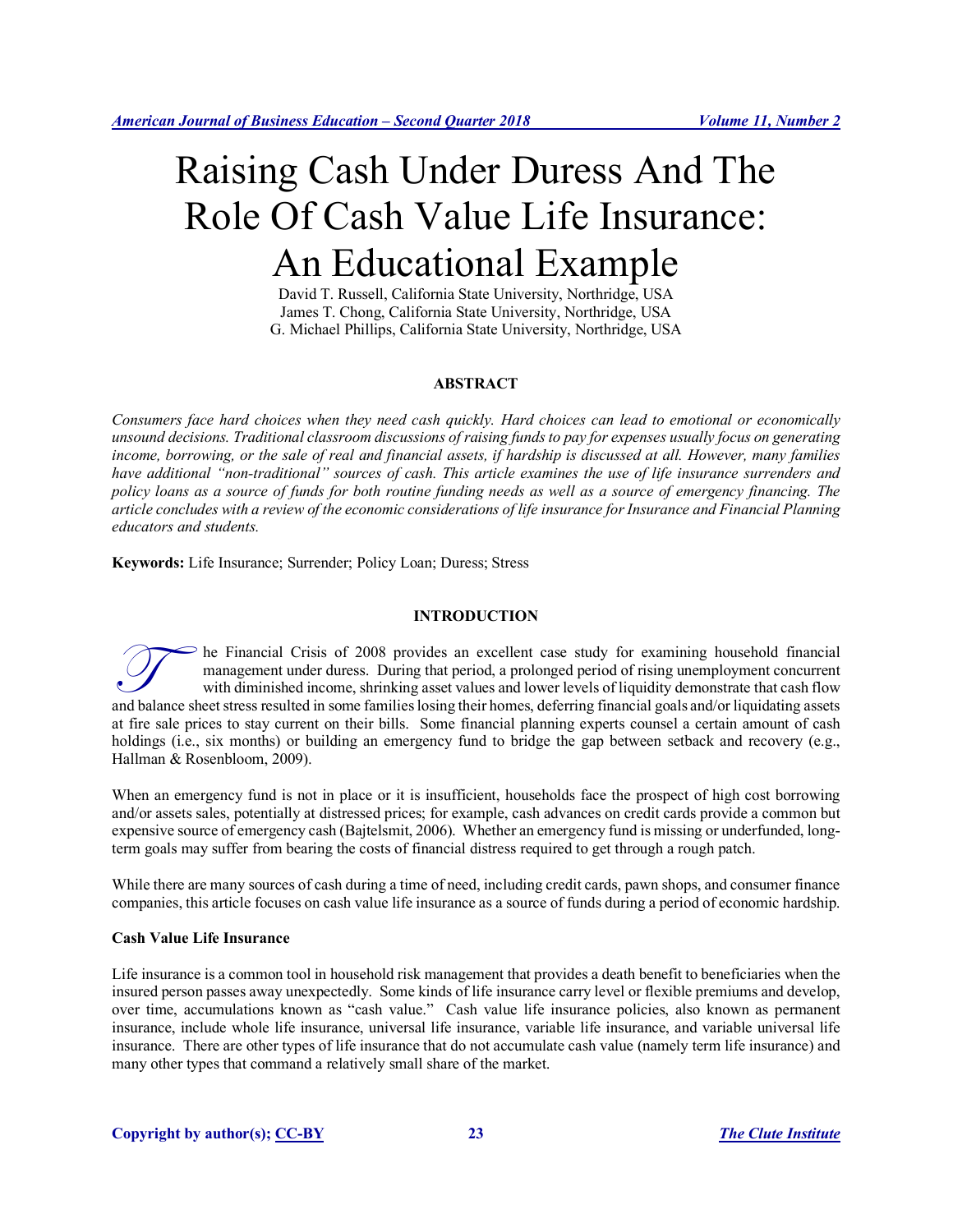### **Policy Surrenders**

Over time, surrender values generally grow within cash value life insurance policies. A relatively sound analogy can be drawn with the equity build-up in one's house as one pays off the mortgage. As one makes payments on a mortgage, the equity in a home increases as the loan balance declines. Likewise, a cash value life insurance builds cash value as premiums are paid and the cash value accumulation earns interest (or dividends and capital gains) that compounds over time. This increases the amount available upon policy surrender.

The amounts at stake are large. With over 142 million life insurance policies in force and well over \$1 trillion in reserves, life insurance policyholders, as a population, have access to significant amounts if they chose to surrender their cash value policies (American Council of Life Insurers, 2016). While each policy is unique, in 2015, there were \$28.8 billion in surrender benefits paid to policyholders. While it is not known why each policyholder surrenders, it is reasonable to assume that at least some of those surrenders are in response to need.

Policy surrenders can be costly. During the early years of a policy, a schedule of decreasing surrender charges is applied over a period for as long as 15 years. Designed to recover the costs of issuing a policy in the early years, the surrender charge is a significant cost to the policyholder who seeks to "cash in" his or her policy in the first several years the policy is in force. In the case of older, seasoned policies (in force for decades), part of the surrender proceeds may be taxable if the proceeds exceed the basis in the policy.

One theory known as the Emergency Fund Hypothesis (EFH) suggests that surrender activity will increase during periods of economic stress, when life insurance policyholders seek cash from their policies in response to financial need of some kind. Other variations on the EFH suggest that a downturn in real income can lead policyholders to make up for the income lost by surrendering their policies. Others might use a policy surrender to send their children to college or to purchase a home.

The historical evidence on life insurance policy surrender activity during difficult times is mixed. Liebenberg, Carson, and Hoyt (2010) and Liebenberg, Carson, and Dumm (2012) find support for the EFH using data on life insurance demand, major household expenses and policy loan data.

According to Russell, Fier, Carson, and Dumm (2013), life insurance policy surrender activity tends to increase when per-capita income declines, but they do not find the expected spike in surrenders during times of unemployment. However, earlier studies by Russell (1997) and Hoyt (1994) find that higher unemployment does tend to drive surrenders up.

Since a policy surrender terminates the policy, students will benefit from a discussion of a potentially severe choice: Should householders sacrifice long-term security to get the money now? And at what cost? Without such a debate, a student will not be able to weigh the important life choices at hand.

## **Policy Loans**

Cash value life insurance products allow policyholders to borrow a portion of the cash value without terminating the coverage. Policy loans usually carry a reasonable interest rate (that may vary with market rates) and credit the policy with a significant portion of the interest paid; for example, the policy loan may carry an interest rate of 5%, but the policy cash value is credited with 4%, leaving a net cost of the loan of 1%. In addition, the policy loan does not appear on the policyholder's credit report.

As of the end of 2015, life insurers had lent nearly \$135 billion to policyholders. Clearly, the policy loan represents a significant tool for households to borrow at reasonable cost without an impact on household credit scores.

Policy loans leave the coverage in place, but require periodic interest payments or the policy may lapse and the death benefit protection may be terminated. Some policyholders whose financial troubles continue over long periods initially may take out a policy loan, but later surrender the policy to extinguish the burden of loan payments and policy premium payments. This may leave the family vulnerable in future periods.

#### **Copyright by author(s); CC-BY 24** *The Clute Institute*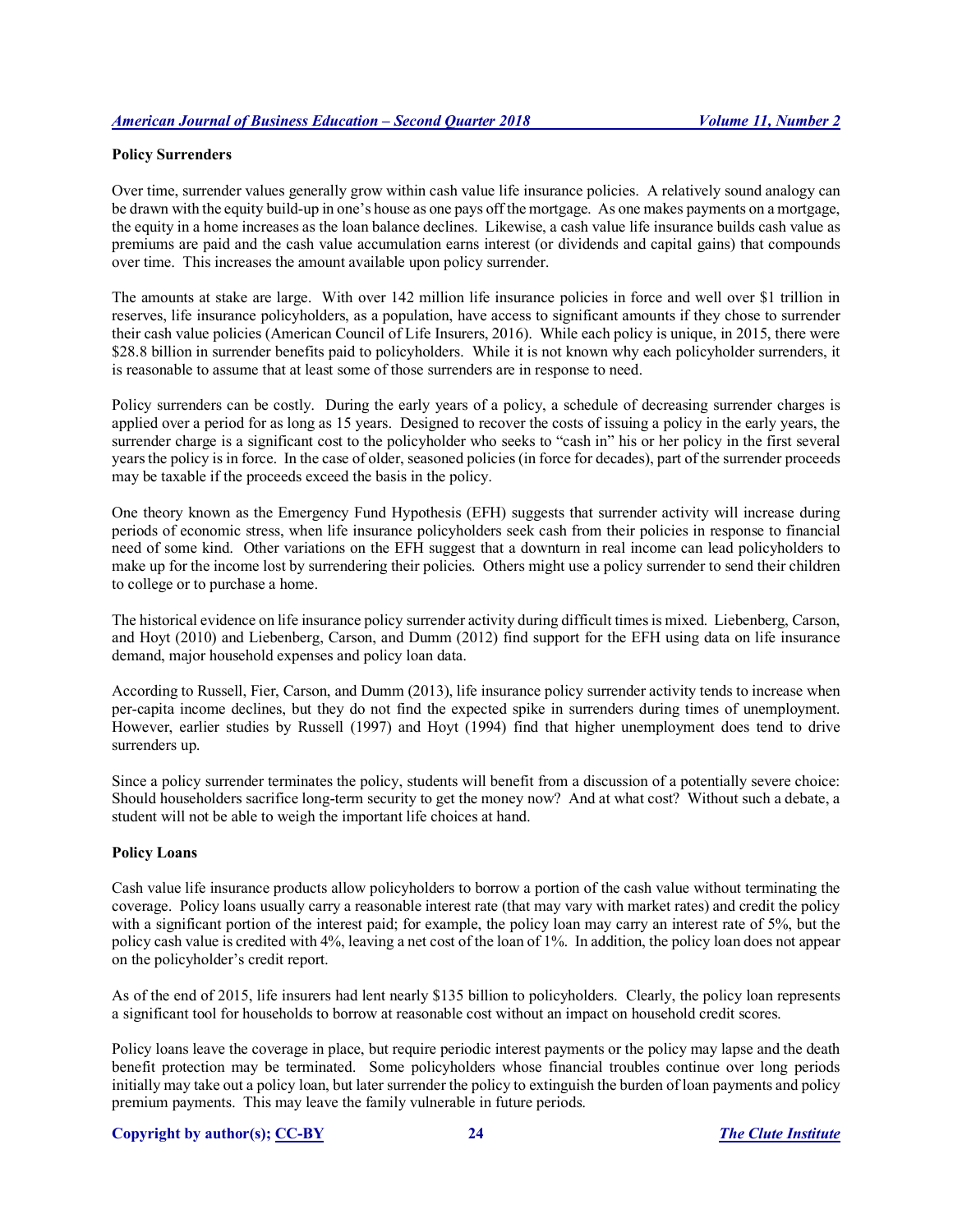# *American Journal of Business Education – Second Quarter 2018 Volume 11, Number 2*

It is important to note that policy loans generally reduce the death benefit payable to beneficiaries in the event the insured passes away. For example, a \$250,000 policy would pay \$225,000 to beneficiaries if a \$25,000 policy loan were outstanding at the insured's death. Financial Planning students and instructors may use a discussion of the life insurance policy loan in concert with a discussion of life insurance to discuss the slippery slope of access to easy credit that may lead to an eventual loss of household wealth, flexibility, and security.

Instructors in Personal Finance and Financial Planning may find it useful to engage students in a discussion of hypothetical financial scenarios. What follows is a sample classroom exercise. This example illustrates that a family approaching a financial crisis faces several choices, including what to do with its life insurance asset.

Imagine the following scenario:

Financial Profile

- Married Couple (Both 48 Years Old) with Two Children
- One Parent Has Been Laid Off
- Mortgage 30 Days Late
- Savings Depleted; Liquid Assets Have Been Sold
- Household Runs a Small Deficit After Recent Budget Cuts

The Important Question: What should the family do now?

Universal Life Insurance Policy

- \$100,000 Death Benefit
- \$500 Annual Indicated Premium
- \$10,000 Cash Value (Crediting Rate of 4.5%; Policy No Longer Carries Surrender Charge)
- Policy Loan Carries Net Cost of 2% (Loan Rate is 6.5%; Policy is Credited with 4.5%)

# Choices:

- 1) Surrender the Policy: Receive \$10,000; Terminate Coverage; End Premiums
- 2) Policy Loan: Borrow Up to \$9,500; Retain Coverage; Premiums and Interest Due
- 3) Leave Life Insurance Policy Alone: Find the Money Elsewhere

Discussion Questions:

- 1) Should the couple surrender or borrow money from the policy?
- 2) Should the couple consider borrowing from friends and family before accessing life insurance cash value?
- 3) If they choose to borrow from the policy, will the couple be able to continue making the loan payments?
- 4) If they choose to surrender the policy, will the couple have the discipline to restore needed coverage when stress abates?
- 5) If they surrender, will the couple be healthy enough to obtain life insurance when their financial situation improves?

## **CONCLUSION**

Planning for a rainy day is key to understanding the goals of a sound financial plan. As part of that plan, life insurance is a common savings and risk management tool for many families. Financial planning students and instructors could use a discussion of cash value life insurance surrenders and policy loans as part of a larger unit on decision-making under financial stress. While cash value life insurance may or may not be the best source of low-cost funds during